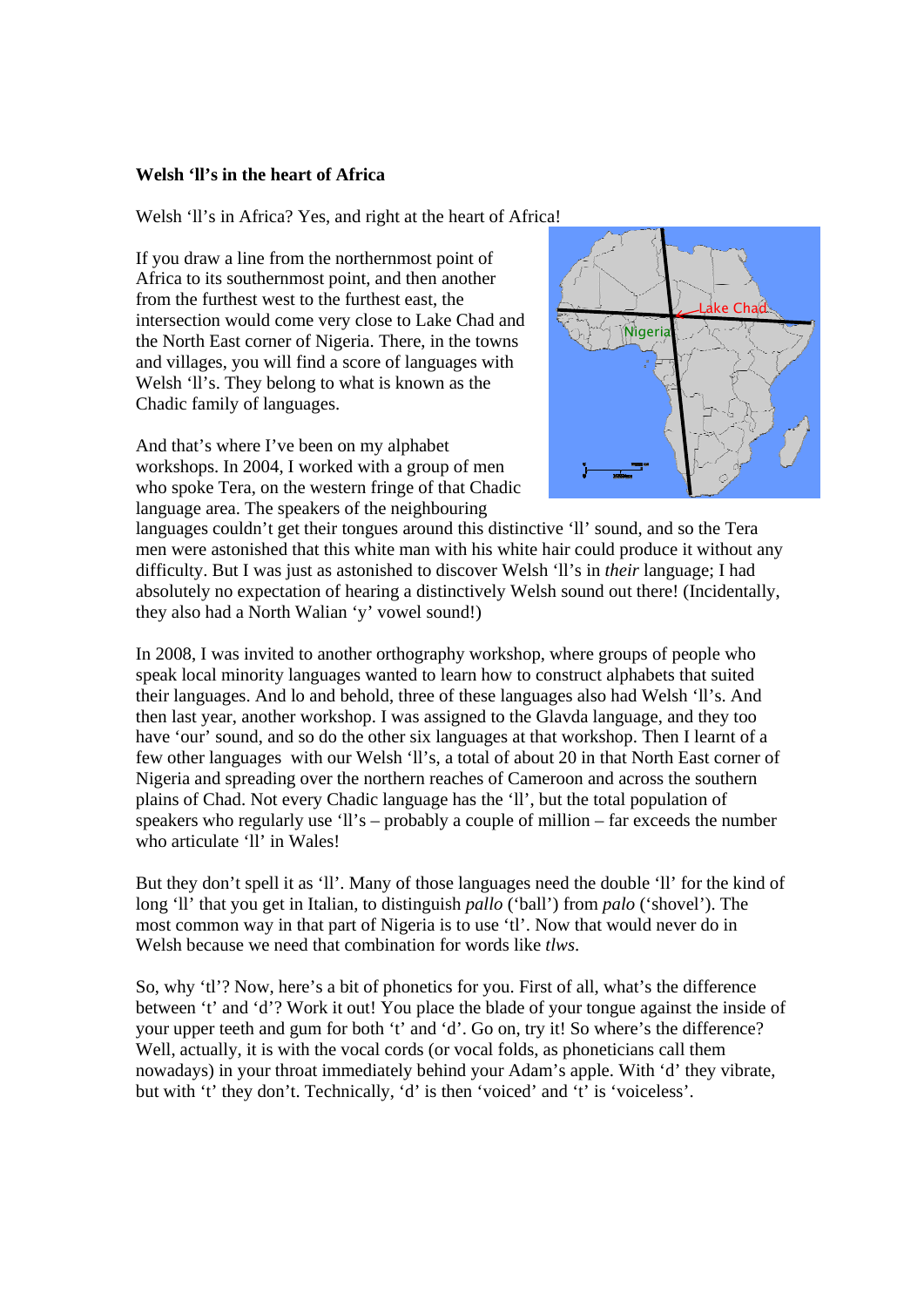Well dear me, did I have to know all that? Well, yes. Because the main difference between Welsh 'l' and 'll' is the same: the 'l' is voiced, but the 'll' is voiceless – the vocal cords don't vibrate; and they are both articulated at the same place as the 't' and the 'd'. But there is an additional factor. The 'll' features a noisy passage of air (friction) over the sides of the tongue.

Well, yes, OK, but I still don't quite understand why you're telling me all this. Well now, the 'tl' combination tells them in Nigeria that the sound has the voicelessness of the 't', but keeps its 'l' quality at the same time: a voiceless 'l' – which is exactly what we have in Welsh. Get it now?

And in Tera, Glavda, etc there is no 'tl' combination of consonants, so you can use it for their voiceless 'l'. Pretty clever, eh?

But these langguages go one step further. One difference between 'l' and 'll' (or 'tl') is the matter of voicing, but the other is the fricative quality of the 'll' (or 'tl'). Now what if you keep that friction going and re-introduce some voicing, you get another kind of 'l' – voiced *and* fricative. And that's precisely what Tera, Glavda, etc manage to do as well, and so – if you work it our logically – it is spelt 'dl'! Pretty clever again, eh?

That is the kind of problem that we try to solve at an alphabet workshop. What is needed is a good knowledge of phonetics – the study of how sounds in a language are made – a good ear and bit of 'lateral' thinking.

## (**This section in small print could be left out, or used in a separate panel.**)

Here are some more examples.

'zh' is used for the kind of 's' sound as in *pleasure* to correspond to the 'sh' for the 'ss' sound as in *pressure*. Notice that the 'zh' sound is the 'voiced' counterpart to (voiceless) 'sh'. Try it and see (or rather, listen!).

'kh' is used for the kind of sound at the end of Welsh *bach* or German *Bach*. We can't use 'ch' if that letter combination is already being used for the 'ch' sound as in English *chat*. Then 'gh' is used for its voiced counterpart. See if you can make that sound – it's a bit like gargling!

'r' and 'rr' are used typically for long and short 'r's, just like in Spanish.

In Tera, 'q' was used for a consonant that sounds rather like our imitation of a frog croaking; if you can manage one of those and follow it with "aandi", then you get the common everyday greeting for "Good morning"!

And so it goes on …

But why bother?

First and foremost, because the local people ask for it, so that they can become literate in their own language. It is worth noting that in our globalized world, there is a complementary interest in localism, or localization. And that's not necessarily contradictory. Just as everyone will shout for Wales at internationals, not everyone shouts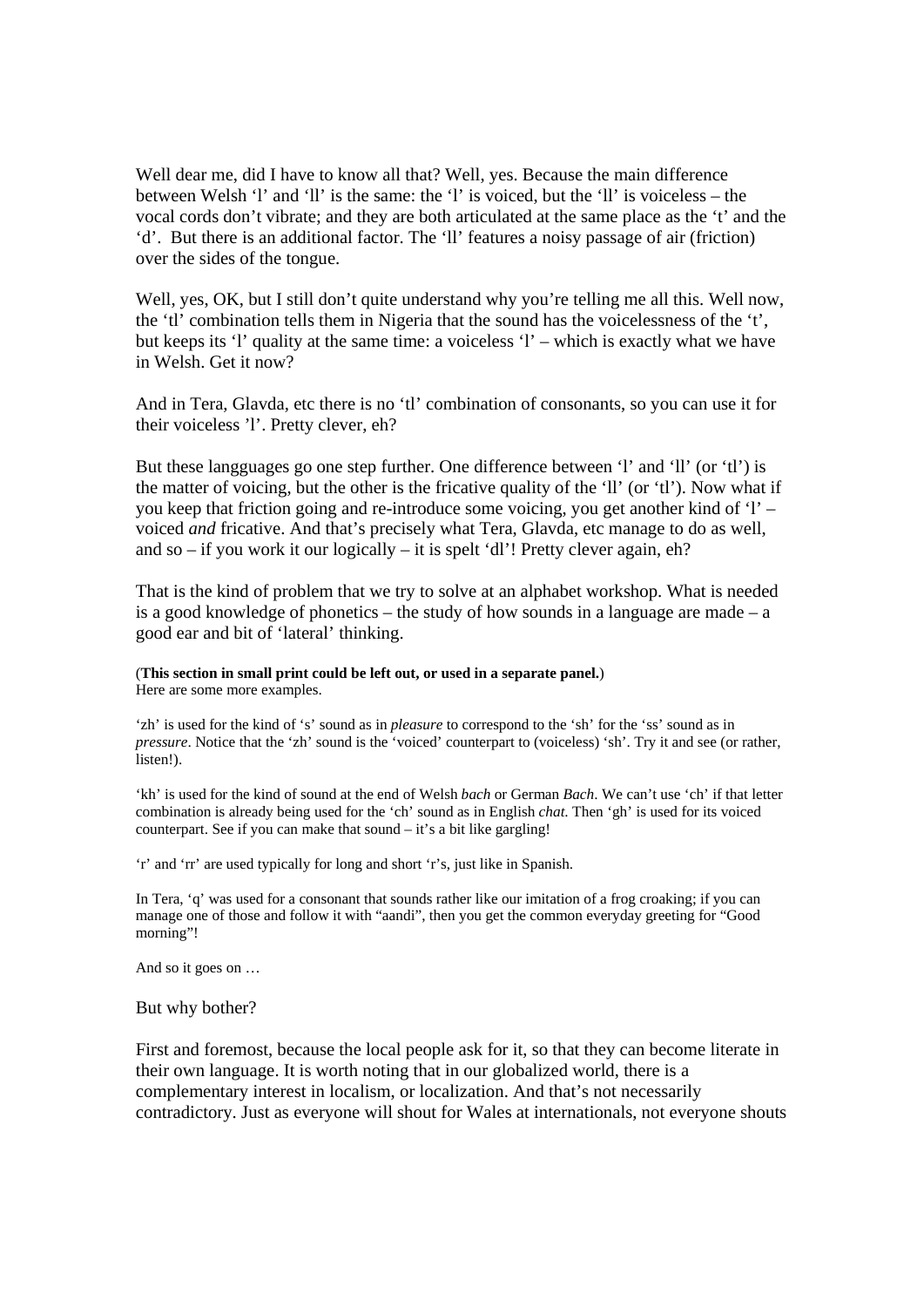for Cardiff Blues or Swansea City; we can be both national and local, and in the same way, we can enjoy the products of globalization at the same time as enjoying the values of localism.

You see that everywhere in Nigeria: Japanese mobile phones, Chinese motor bikes, American dvds, radio, television, the internet, Coca Cola, even Pot Noodles! Also the English language as well as Hausa, the regional lingua franca. But also, on the other hand, the local minority languages in everyday informal conversation in the home, in the village, at the market – it is a sign of belonging to the local culture. There is an attachment to their local heritage, with its traditions and customs, its dances and story telling, its dress and food, often distinctive architecture and agriculture – and its language. And they are asking why they can't have local literacy like dominant cultures.

Then secondly, there are all the personal and social benefits that we enjoy in our literate culture: getting information, keeping records, writing stories, texting, etc. You may ask why they can't do all this in those dominant languages? Because not everyone knows those languages of wider communication well enough to benefit, but they all certainly know their own local language.

And it can be introduced into education, just like in Wales 50 or 60 years ago. And the benefits for the children and the ethnic groups? Here are 6 good reasons for using the mother tongue in primary school.

The mother tongue in early education enhances *cognitive* development, because it is the language of a child's thinking, understanding, knowing and learning; they learn best in the language they know best.

It has a *psychological* advantage in that it is the language that children are at ease in; there is no extra, special, effort in attention as there is when a less familiar language is used in school.

It has *social* advantages too; it is the language of the informal education within the community, of communication in ordinary daily life, the language of learning social relationships and responsibilities.

Similarly in *cultural* terms, as the language of identity – the sense of personal and family belonging to a community; it is the language of stories, poetry, entertainment, with their distinctive styles and forms; it acts as a safeguard against being wholly absorbed into the anomie of increased urbanization and global electronic communication.

There is also a *national* dimension to this: there is no reason why primary education should not reflect a nation's multilingual heritage; language policies can promote minority languages, as well as introduce the languages of wider communication, and all this will help to integrate minority communities into the national consciousness – otherwise resentment might set in. Look at the cohesiveness of Switzerland with its multi-lingual policy, and the disintegration of Yugoslavia with its centralized policy of insisting on one language only.

There is also a *philosophical* reason for maintaining minority languages, in that they represent a way of observing the world with a distinctive perspective.